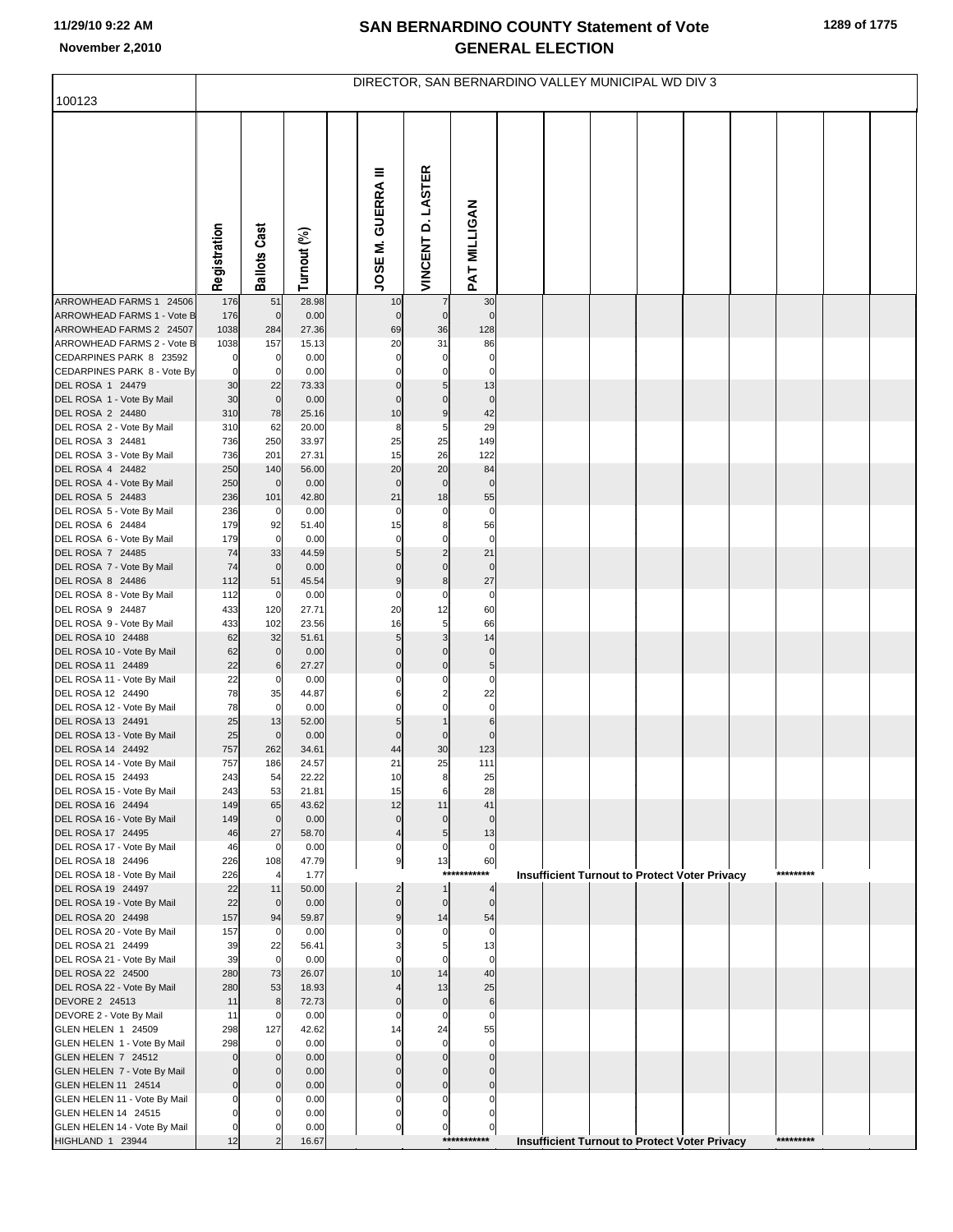|                                                          | DIRECTOR, SAN BERNARDINO VALLEY MUNICIPAL WD DIV 3 |                          |                |  |                           |                     |                             |  |  |  |                                               |  |  |           |  |  |
|----------------------------------------------------------|----------------------------------------------------|--------------------------|----------------|--|---------------------------|---------------------|-----------------------------|--|--|--|-----------------------------------------------|--|--|-----------|--|--|
| 100123                                                   |                                                    |                          |                |  |                           |                     |                             |  |  |  |                                               |  |  |           |  |  |
|                                                          | Registration                                       | <b>Ballots Cast</b>      | Turnout (%)    |  | <b>JOSE M. GUERRA III</b> | VINCENT D. LASTER   | PAT MILLIGAN                |  |  |  |                                               |  |  |           |  |  |
| HIGHLAND 1 - Vote By Mail                                | 12                                                 | $\mathbf 0$              | 0.00           |  | $\mathbf 0$               | $\overline{0}$      | $\overline{0}$              |  |  |  |                                               |  |  |           |  |  |
| HIGHLAND 35 23972                                        | 123                                                | 79                       | 64.23          |  | $\overline{7}$            | 14                  | 46                          |  |  |  |                                               |  |  |           |  |  |
| HIGHLAND 35 - Vote By Mail<br>MUSCOY 1 24518             | 123<br>$\mathbf 0$                                 | $\mathbf 0$              | 0.00<br>0.00   |  | $\Omega$                  | $\mathbf 0$         | $\mathbf 0$<br>$\mathbf 0$  |  |  |  |                                               |  |  |           |  |  |
| MUSCOY 1 - Vote By Mail                                  | $\mathbf 0$                                        | 0                        | 0.00           |  | $\Omega$                  |                     | $\mathbf 0$                 |  |  |  |                                               |  |  |           |  |  |
| MUSCOY 2 24519                                           | 543                                                | 117                      | 21.55          |  | 41                        | 11                  | 47                          |  |  |  |                                               |  |  |           |  |  |
| MUSCOY 2 - Vote By Mail                                  | 543                                                | 83                       | 15.29          |  | 16                        | 13                  | 41                          |  |  |  |                                               |  |  |           |  |  |
| MUSCOY 3 24520                                           | 580                                                | 126                      | 21.72          |  | 36                        | 13                  | 53                          |  |  |  |                                               |  |  |           |  |  |
| MUSCOY 3 - Vote By Mail                                  | 580                                                | 61                       | 10.52          |  | $9\,$                     | $\overline{2}$      | 36                          |  |  |  |                                               |  |  |           |  |  |
| MUSCOY 4 24521                                           | 950                                                | 224                      | 23.58          |  | 68                        | 37                  | 84                          |  |  |  |                                               |  |  |           |  |  |
| MUSCOY 4 - Vote By Mail<br>MUSCOY 5 24522                | 950<br>992                                         | 105<br>224               | 11.05<br>22.58 |  | 25<br>79                  | 6<br>23             | 53<br>88                    |  |  |  |                                               |  |  |           |  |  |
| MUSCOY 5 - Vote By Mail                                  | 992                                                | 84                       | 8.47           |  | 13                        | 9                   | 44                          |  |  |  |                                               |  |  |           |  |  |
| NATIONAL FOREST 25 23505                                 | $\overline{7}$                                     | 6                        | 85.71          |  | $\mathbf 0$               | $\mathbf 0$         | $\overline{0}$              |  |  |  |                                               |  |  |           |  |  |
| NATIONAL FOREST 25 - Vote By                             | $\overline{7}$                                     | $\mathbf 0$              | 0.00           |  | $\pmb{0}$                 | $\mathbf 0$         | $\overline{0}$              |  |  |  |                                               |  |  |           |  |  |
| NATIONAL FOREST 30 23506                                 | $\Omega$                                           | n                        | 0.00           |  | $\mathbf 0$               | 0                   | $\overline{0}$              |  |  |  |                                               |  |  |           |  |  |
| NATIONAL FOREST 30 - Vote By                             | $\Omega$                                           | $\Omega$                 | 0.00           |  | $\overline{0}$            | $\mathbf{0}$<br>*** | $\overline{0}$              |  |  |  |                                               |  |  | ********* |  |  |
| NATIONAL FOREST 31 23507<br>NATIONAL FOREST 31 - Vote By |                                                    | $\mathbf 0$              | 100.00<br>0.00 |  | $\mathbf 0$               | $\overline{0}$      | $\overline{0}$              |  |  |  | Insufficient Turnout to Protect Voter Privacy |  |  |           |  |  |
| NATIONAL FOREST 33 23508                                 | 20                                                 | $\overline{7}$           | 35.00          |  | $\mathbf 0$               | $\overline{0}$      | $\overline{0}$              |  |  |  |                                               |  |  |           |  |  |
| NATIONAL FOREST 33 - Vote By                             | 20                                                 | $\mathbf 0$              | 0.00           |  | $\mathbf 0$               | $\mathbf 0$         | $\mathbf 0$                 |  |  |  |                                               |  |  |           |  |  |
| NATIONAL FOREST 38 23509                                 | 97                                                 | 56                       | 57.73          |  | $\Omega$                  | $\Omega$            |                             |  |  |  |                                               |  |  |           |  |  |
| NATIONAL FOREST 38 - Vote By                             | 97                                                 | 0                        | 0.00           |  |                           |                     |                             |  |  |  |                                               |  |  |           |  |  |
| NATIONAL FOREST 47 23513<br>NATIONAL FOREST 47 - Vote By | $\mathbf 0$<br>$\mathbf 0$                         | $\Omega$<br>$\Omega$     | 0.00<br>0.00   |  | $\Omega$                  | $\mathbf 0$         | $\mathbf 0$                 |  |  |  |                                               |  |  |           |  |  |
| NATIONAL FOREST 79 23539                                 | $\mathbf 0$                                        | $\mathbf 0$              | 0.00           |  | $\Omega$                  | $\Omega$            | $\mathbf 0$                 |  |  |  |                                               |  |  |           |  |  |
| NATIONAL FOREST 79 - Vote By                             | $\overline{0}$                                     | $\mathbf 0$              | 0.00           |  | $\Omega$                  | $\mathbf 0$         | $\mathbf 0$                 |  |  |  |                                               |  |  |           |  |  |
| NATIONAL FOREST 131 23511                                | 81                                                 | 47                       | 58.02          |  | 5                         |                     | 24                          |  |  |  |                                               |  |  |           |  |  |
| NATIONAL FOREST 131 - Vote B                             | 81                                                 | 0                        | 0.00           |  | $\Omega$                  |                     | $\mathbf 0$                 |  |  |  |                                               |  |  |           |  |  |
| NATIONAL FOREST 133 23575                                | $\mathbf 0$                                        | $\Omega$                 | 0.00           |  | $\Omega$                  |                     | $\mathbf 0$                 |  |  |  |                                               |  |  |           |  |  |
| NATIONAL FOREST 133 - Vote B<br>RIALTO 30 24300          | $\mathbf 0$                                        | $\Omega$<br>$\mathbf{0}$ | 0.00<br>0.00   |  | $\Omega$<br>$\Omega$      |                     | $\Omega$                    |  |  |  |                                               |  |  |           |  |  |
| RIALTO 30 - Vote By Mail                                 | $\mathbf 0$                                        | $\mathbf 0$              | 0.00           |  | $\mathbf{0}$              | $\mathbf{0}$        | $\mathbf 0$                 |  |  |  |                                               |  |  |           |  |  |
| RIALTO NORTH 6 24330                                     | $\Omega$                                           | 0                        | 0.00           |  | $\Omega$                  | $\Omega$            | $\overline{0}$              |  |  |  |                                               |  |  |           |  |  |
| RIALTO NORTH 6 - Vote By Mail                            | $\mathbf 0$                                        | 0                        | 0.00           |  |                           |                     |                             |  |  |  |                                               |  |  |           |  |  |
| SAN BERNARDINO 1 24331                                   | $\mathbf 0$                                        | 0                        | 0.00           |  | $\Omega$                  |                     | $\Omega$                    |  |  |  |                                               |  |  |           |  |  |
| SAN BERNARDINO 1 - Vote By<br>SAN BERNARDINO 2 24332     | $\mathbf 0$<br>$\mathbf 0$                         | $\Omega$<br>$\mathbf 0$  | 0.00<br>0.00   |  | $\Omega$<br>$\Omega$      |                     | $\mathbf{0}$<br>$\mathbf 0$ |  |  |  |                                               |  |  |           |  |  |
| SAN BERNARDINO 2 - Vote By                               | $\overline{0}$                                     | $\mathbf 0$              | 0.00           |  | $\mathbf 0$               | $\mathbf 0$         | $\overline{0}$              |  |  |  |                                               |  |  |           |  |  |
| SAN BERNARDINO 3 24389                                   | 1368                                               | 287                      | 20.98          |  | 91                        | 21                  | 122                         |  |  |  |                                               |  |  |           |  |  |
| SAN BERNARDINO 3 - Vote By                               | 1368                                               | 215                      | 15.72          |  | 34                        | 20                  | 122                         |  |  |  |                                               |  |  |           |  |  |
| SAN BERNARDINO 4 24390                                   | 1260                                               | 402                      | 31.90          |  | 62                        | 60                  | 202                         |  |  |  |                                               |  |  |           |  |  |
| SAN BERNARDINO 4 - Vote By<br>SAN BERNARDINO 5 24391     | 1260<br>1192                                       | 321<br>344               | 25.48<br>28.86 |  | 44<br>39                  | 36<br>42            | 177<br>203                  |  |  |  |                                               |  |  |           |  |  |
| SAN BERNARDINO 5 - Vote By                               | 1192                                               | 313                      | 26.26          |  | 24                        | 49                  | 176                         |  |  |  |                                               |  |  |           |  |  |
| SAN BERNARDINO 6 24392                                   | 1451                                               | 379                      | 26.12          |  | 71                        | 47                  | 184                         |  |  |  |                                               |  |  |           |  |  |
| SAN BERNARDINO 6 - Vote By                               | 1451                                               | 325                      | 22.40          |  | 36                        | 43                  | 172                         |  |  |  |                                               |  |  |           |  |  |
| SAN BERNARDINO 7 24393                                   | 1191                                               | 396                      | 33.25          |  | 46                        | 50                  | 203                         |  |  |  |                                               |  |  |           |  |  |
| SAN BERNARDINO 7 - Vote By                               | 1191                                               | 301                      | 25.27          |  | 28                        | 34                  | 171                         |  |  |  |                                               |  |  |           |  |  |
| SAN BERNARDINO 8 24394<br>SAN BERNARDINO 8 - Vote By     | 853<br>853                                         | 303<br>148               | 35.52<br>17.35 |  | 48<br>13                  | 29<br>20            | 141<br>80                   |  |  |  |                                               |  |  |           |  |  |
| SAN BERNARDINO 9 24395                                   | 598                                                | 163                      | 27.26          |  | 28                        | 23                  | 69                          |  |  |  |                                               |  |  |           |  |  |
| SAN BERNARDINO 9 - Vote By                               | 598                                                | 95                       | 15.89          |  | 8                         | 6                   | 56                          |  |  |  |                                               |  |  |           |  |  |
| SAN BERNARDINO 10 24396                                  | 246                                                | 106                      | 43.09          |  | 13                        | 14                  | 65                          |  |  |  |                                               |  |  |           |  |  |
| SAN BERNARDINO 10 - Vote By                              | 246                                                | $\mathbf 0$              | 0.00           |  | $\mathbf 0$               | $\overline{0}$      | $\overline{0}$              |  |  |  |                                               |  |  |           |  |  |
| SAN BERNARDINO 11 24397                                  | 894                                                | 295                      | 33.00          |  | 36                        | 33<br>18            | 144                         |  |  |  |                                               |  |  |           |  |  |
| SAN BERNARDINO 11 - Vote By<br>SAN BERNARDINO 12 24398   | 894<br>900                                         | 171<br>234               | 19.13<br>26.00 |  | 17<br>33                  | 38                  | 101<br>117                  |  |  |  |                                               |  |  |           |  |  |
| SAN BERNARDINO 12 - Vote By                              | 900                                                | 187                      | 20.78          |  | 20                        | 31                  | 92                          |  |  |  |                                               |  |  |           |  |  |
| SAN BERNARDINO 13 24399                                  | 21                                                 | 8                        | 38.10          |  | $\mathbf 0$               | $\mathbf{1}$        | 8                           |  |  |  |                                               |  |  |           |  |  |
| SAN BERNARDINO 13 - Vote By                              | 21                                                 |                          | 0.00           |  | $\Omega$                  | $\mathbf 0$         | $\overline{0}$              |  |  |  |                                               |  |  |           |  |  |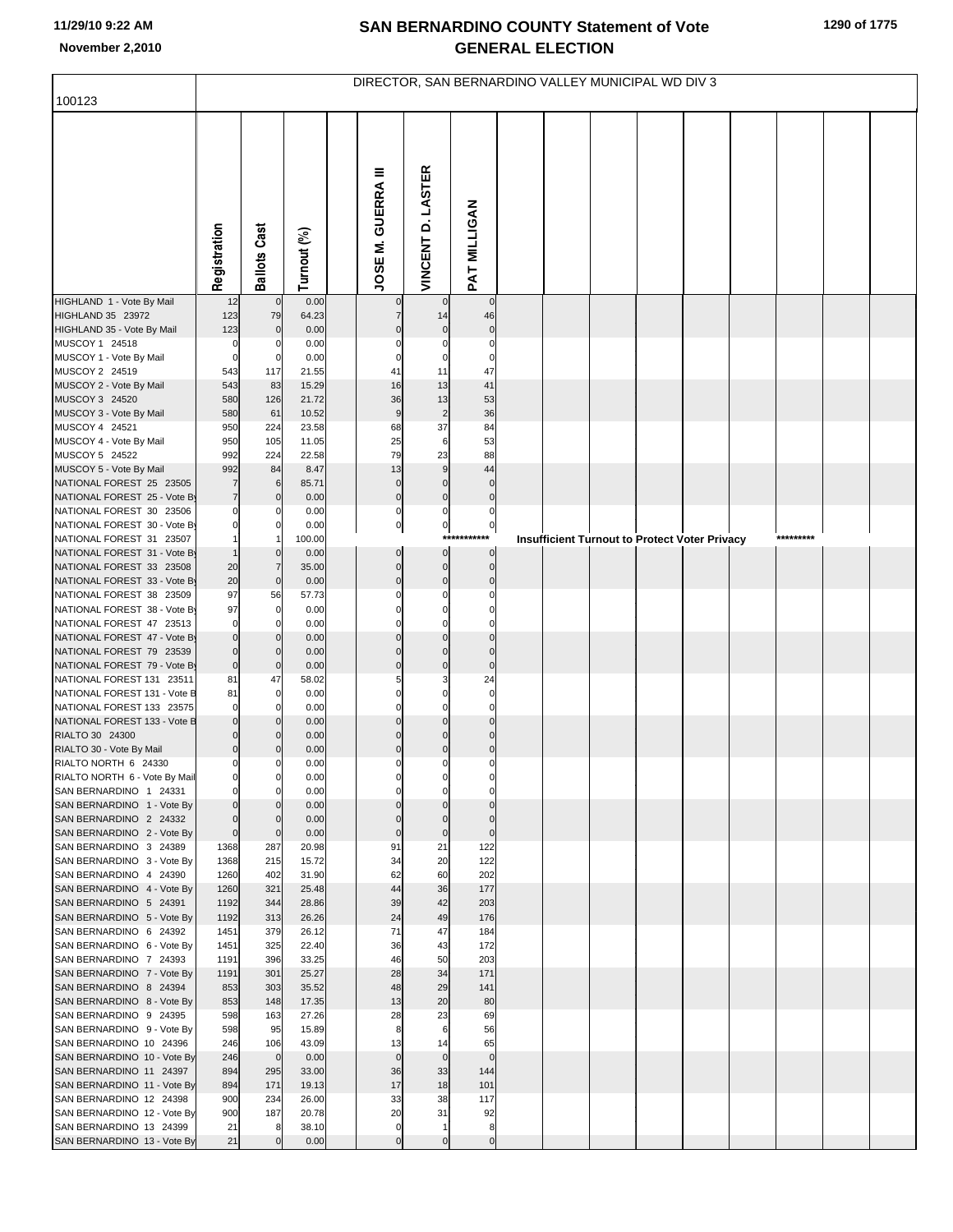|                                                        | DIRECTOR, SAN BERNARDINO VALLEY MUNICIPAL WD DIV 3 |                     |                |  |                             |                                |                            |  |  |  |                                                      |  |  |           |  |  |
|--------------------------------------------------------|----------------------------------------------------|---------------------|----------------|--|-----------------------------|--------------------------------|----------------------------|--|--|--|------------------------------------------------------|--|--|-----------|--|--|
| 100123                                                 |                                                    |                     |                |  |                             |                                |                            |  |  |  |                                                      |  |  |           |  |  |
|                                                        | Registration                                       | <b>Ballots Cast</b> | Turnout (%)    |  | JOSE M. GUERRA III          | VINCENT D. LASTER              | PAT MILLIGAN               |  |  |  |                                                      |  |  |           |  |  |
| SAN BERNARDINO 14 24400                                | 249                                                | 130                 | 52.21          |  | 15                          | 14                             | 70                         |  |  |  |                                                      |  |  |           |  |  |
| SAN BERNARDINO 14 - Vote By                            | 249                                                | $\mathbf 0$         | 0.00           |  |                             | $\mathbf 0$                    | $\mathbf 0$                |  |  |  |                                                      |  |  |           |  |  |
| SAN BERNARDINO 15 24401                                | 126                                                | 60                  | 47.62          |  | 10                          |                                | 29                         |  |  |  |                                                      |  |  |           |  |  |
| SAN BERNARDINO 15 - Vote By<br>SAN BERNARDINO 16 24402 | 126<br>25                                          | 0<br>5              | 0.00<br>20.00  |  |                             |                                | 0                          |  |  |  |                                                      |  |  |           |  |  |
| SAN BERNARDINO 16 - Vote By                            | 25                                                 | 0                   | 0.00           |  | 0                           | $\mathbf 0$                    | 0                          |  |  |  |                                                      |  |  |           |  |  |
| SAN BERNARDINO 17 24403                                | 900                                                | 301                 | 33.44          |  | 42                          | 35                             | 163                        |  |  |  |                                                      |  |  |           |  |  |
| SAN BERNARDINO 17 - Vote By                            | 900                                                | 252                 | 28.00          |  | 21                          | 38                             | 133                        |  |  |  |                                                      |  |  |           |  |  |
| SAN BERNARDINO 18 24404                                | 10                                                 |                     | 40.00          |  |                             | $***$                          | ***                        |  |  |  | <b>Insufficient Turnout to Protect Voter Privacy</b> |  |  | ********* |  |  |
| SAN BERNARDINO 18 - Vote By                            | 10                                                 | 0                   | 0.00           |  | 0                           | $\overline{0}$                 | 0                          |  |  |  |                                                      |  |  |           |  |  |
| SAN BERNARDINO 19 24405<br>SAN BERNARDINO 19 - Vote By | 950<br>950                                         | 325<br>234          | 34.21<br>24.63 |  | 50<br>28                    | 45<br>23                       | 173                        |  |  |  |                                                      |  |  |           |  |  |
| SAN BERNARDINO 20 24406                                | 326                                                | 73                  | 22.39          |  | 21                          | $\overline{7}$                 | 135<br>25                  |  |  |  |                                                      |  |  |           |  |  |
| SAN BERNARDINO 20 - Vote By                            | 326                                                | 59                  | 18.10          |  | 13                          | $\overline{7}$                 | 31                         |  |  |  |                                                      |  |  |           |  |  |
| SAN BERNARDINO 21 24407                                | 444                                                | 135                 | 30.41          |  | 36                          | 12                             | 49                         |  |  |  |                                                      |  |  |           |  |  |
| SAN BERNARDINO 21 - Vote By                            | 444                                                | 74                  | 16.67          |  | 12                          | 11                             | 37                         |  |  |  |                                                      |  |  |           |  |  |
| SAN BERNARDINO 25 24411                                | 949                                                | 232                 | 24.45          |  | 61                          | 26                             | 102                        |  |  |  |                                                      |  |  |           |  |  |
| SAN BERNARDINO 25 - Vote By                            | 949                                                | 136                 | 14.33          |  | 24                          | 18                             | 78                         |  |  |  |                                                      |  |  |           |  |  |
| SAN BERNARDINO 26 24412<br>SAN BERNARDINO 26 - Vote By | 17<br>17                                           | 6<br>0              | 35.29<br>0.00  |  | $\mathsf{C}$<br>$\mathbf 0$ | 3<br>0                         | $\mathbf 1$<br>$\mathbf 0$ |  |  |  |                                                      |  |  |           |  |  |
| SAN BERNARDINO 27 24413                                | 370                                                | 83                  | 22.43          |  | 24                          | 6                              | 40                         |  |  |  |                                                      |  |  |           |  |  |
| SAN BERNARDINO 27 - Vote By                            | 370                                                | 48                  | 12.97          |  | 5                           | 6                              | 28                         |  |  |  |                                                      |  |  |           |  |  |
| SAN BERNARDINO 28 24414                                | 396                                                | 93                  | 23.48          |  | 23                          | 14                             | 37                         |  |  |  |                                                      |  |  |           |  |  |
| SAN BERNARDINO 28 - Vote By                            | 396                                                | 59                  | 14.90          |  | 18                          | $\overline{7}$                 | 25                         |  |  |  |                                                      |  |  |           |  |  |
| SAN BERNARDINO 29 24415                                | 959                                                | 171                 | 17.83          |  | 34                          | 23                             | 78                         |  |  |  |                                                      |  |  |           |  |  |
| SAN BERNARDINO 29 - Vote By                            | 959                                                | 159                 | 16.58          |  | 30<br>37                    | 24                             | 84                         |  |  |  |                                                      |  |  |           |  |  |
| SAN BERNARDINO 30 24416<br>SAN BERNARDINO 30 - Vote By | 768<br>768                                         | 172<br>178          | 22.40<br>23.18 |  | 24                          | 15<br>12                       | $77 \,$<br>109             |  |  |  |                                                      |  |  |           |  |  |
| SAN BERNARDINO 63 24333                                | 963                                                | 296                 | 30.74          |  | 49                          | 22                             | 168                        |  |  |  |                                                      |  |  |           |  |  |
| SAN BERNARDINO 63 - Vote By                            | 963                                                | 273                 | 28.35          |  | 16                          | 24                             | 173                        |  |  |  |                                                      |  |  |           |  |  |
| SAN BERNARDINO 64 24334                                | 907                                                | 225                 | 24.81          |  | 19                          | 35                             | 116                        |  |  |  |                                                      |  |  |           |  |  |
| SAN BERNARDINO 64 - Vote By                            | 907                                                | 349                 | 38.48          |  | 23                          | 31                             | 222                        |  |  |  |                                                      |  |  |           |  |  |
| SAN BERNARDINO 65 24335                                | 885                                                | 320                 | 36.16          |  | 31                          | 36                             | 189                        |  |  |  |                                                      |  |  |           |  |  |
| SAN BERNARDINO 65 - Vote By<br>SAN BERNARDINO 66 24336 | 885<br>781                                         | 239<br>227          | 27.01<br>29.07 |  | 20<br>32                    | 25<br>29                       | 157<br>117                 |  |  |  |                                                      |  |  |           |  |  |
| SAN BERNARDINO 66 - Vote By                            | 781                                                | 177                 | 22.66          |  | 19                          | 21                             | 108                        |  |  |  |                                                      |  |  |           |  |  |
| SAN BERNARDINO 67 24337                                | 887                                                | 245                 | 27.62          |  | 34                          | 19                             | 134                        |  |  |  |                                                      |  |  |           |  |  |
| SAN BERNARDINO 67 - Vote By                            | 887                                                | 136                 | 15.33          |  | 13                          | 19                             | 79                         |  |  |  |                                                      |  |  |           |  |  |
| SAN BERNARDINO 69 24338                                | 569                                                | 186                 | 32.69          |  | 18                          | 31                             | 107                        |  |  |  |                                                      |  |  |           |  |  |
| SAN BERNARDINO 69 - Vote By                            | 569                                                | 222                 | 39.02          |  | 15                          | 37                             | 126                        |  |  |  |                                                      |  |  |           |  |  |
| SAN BERNARDINO 70 24339<br>SAN BERNARDINO 70 - Vote By | 771<br>771                                         | 156<br>144          | 20.23<br>18.68 |  | 18<br>14                    | 16<br>11                       | 92<br>94                   |  |  |  |                                                      |  |  |           |  |  |
| SAN BERNARDINO 71 24340                                | 673                                                | 242                 | 35.96          |  | 19                          | 31                             | 151                        |  |  |  |                                                      |  |  |           |  |  |
| SAN BERNARDINO 71 - Vote By                            | 673                                                | 215                 | 31.95          |  | 8                           | 18                             | 154                        |  |  |  |                                                      |  |  |           |  |  |
| SAN BERNARDINO 72 24341                                | 912                                                | 300                 | 32.89          |  | 27                          | 24                             | 197                        |  |  |  |                                                      |  |  |           |  |  |
| SAN BERNARDINO 72 - Vote By                            | 912                                                | 291                 | 31.91          |  | 17                          | 27                             | 206                        |  |  |  |                                                      |  |  |           |  |  |
| SAN BERNARDINO 73 24342                                | 43                                                 | 25                  | 58.14          |  | 5<br>$\mathbf 0$            | $\overline{2}$<br>$\mathbf{0}$ | 17<br>$\mathbf 0$          |  |  |  |                                                      |  |  |           |  |  |
| SAN BERNARDINO 73 - Vote By<br>SAN BERNARDINO 74 24343 | 43<br>1078                                         | 0<br>339            | 0.00<br>31.45  |  | 46                          | 36                             | 203                        |  |  |  |                                                      |  |  |           |  |  |
| SAN BERNARDINO 74 - Vote By                            | 1078                                               | 259                 | 24.03          |  | 20                          | 31                             | 162                        |  |  |  |                                                      |  |  |           |  |  |
| SAN BERNARDINO 75 24344                                | 757                                                | 279                 | 36.86          |  | 34                          | 29                             | 158                        |  |  |  |                                                      |  |  |           |  |  |
| SAN BERNARDINO 75 - Vote By                            | 757                                                | 174                 | 22.99          |  | 14                          | 16                             | 109                        |  |  |  |                                                      |  |  |           |  |  |
| SAN BERNARDINO 76 24345                                | 614                                                | 218                 | 35.50          |  | 34                          | 17                             | 121                        |  |  |  |                                                      |  |  |           |  |  |
| SAN BERNARDINO 76 - Vote By                            | 614                                                | 171                 | 27.85          |  | 12                          | 15                             | 117                        |  |  |  |                                                      |  |  |           |  |  |
| SAN BERNARDINO 77 24346<br>SAN BERNARDINO 77 - Vote By | 671<br>671                                         | 288<br>235          | 42.92<br>35.02 |  | 22<br>11                    | 46<br>31                       | 143<br>150                 |  |  |  |                                                      |  |  |           |  |  |
| SAN BERNARDINO 78 24347                                | 948                                                | 352                 | 37.13          |  | 66                          | 37                             | 178                        |  |  |  |                                                      |  |  |           |  |  |
| SAN BERNARDINO 78 - Vote By                            | 948                                                | 209                 | 22.05          |  | 23                          | 14                             | 131                        |  |  |  |                                                      |  |  |           |  |  |
| SAN BERNARDINO 79 24348                                | 55                                                 | 37                  | 67.27          |  | $\overline{7}$              | 4                              | 21                         |  |  |  |                                                      |  |  |           |  |  |
| SAN BERNARDINO 79 - Vote By                            | 55                                                 | $\mathbf 0$         | 0.00           |  | $\mathbf 0$                 | 0                              | $\mathbf 0$                |  |  |  |                                                      |  |  |           |  |  |
| SAN BERNARDINO 80 24349                                | 189                                                | 65                  | 34.39          |  | 10                          | 10                             | 32                         |  |  |  |                                                      |  |  |           |  |  |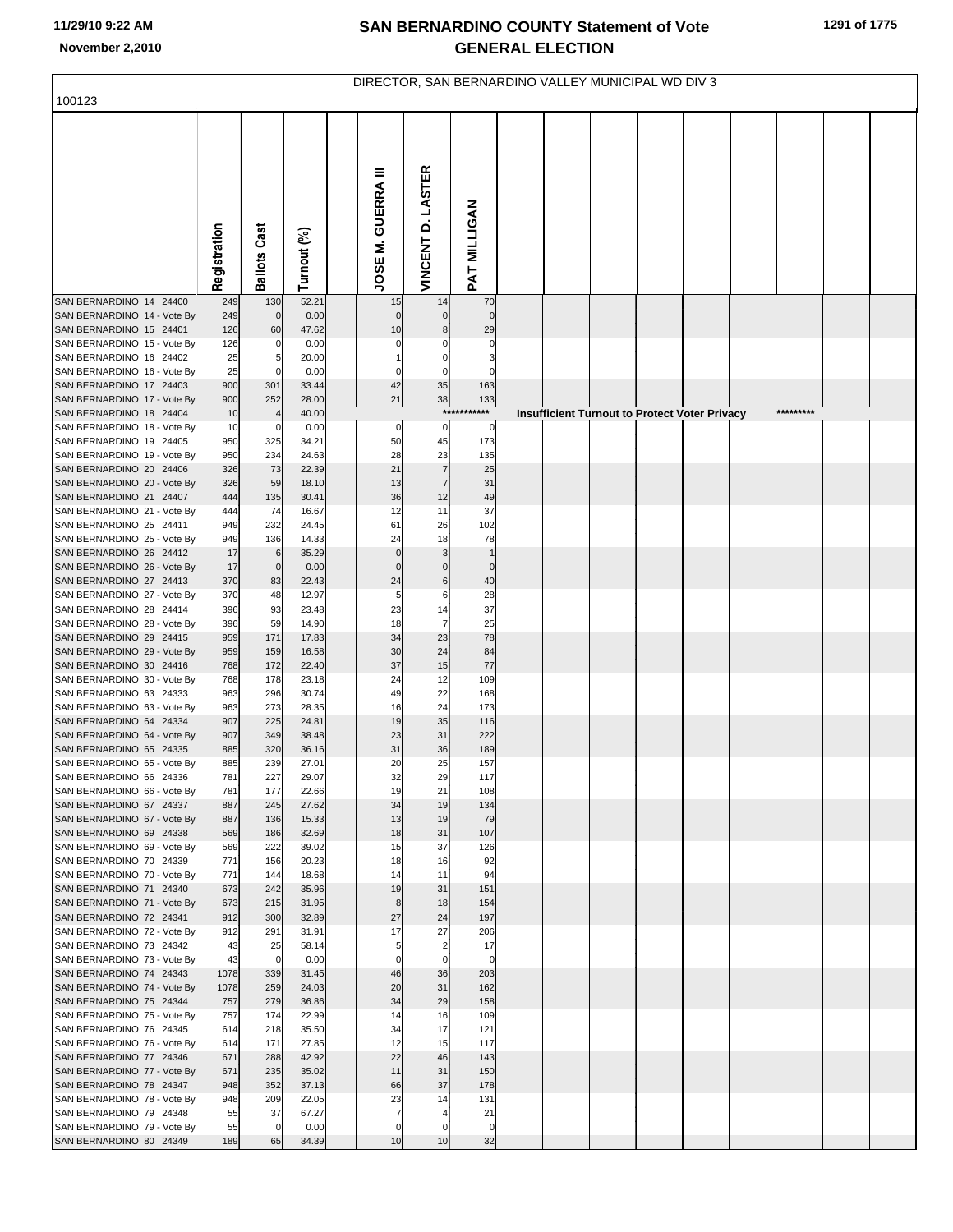|                                                          | DIRECTOR, SAN BERNARDINO VALLEY MUNICIPAL WD DIV 3 |                       |                |  |                           |                      |                         |  |  |  |  |                                                      |  |           |  |
|----------------------------------------------------------|----------------------------------------------------|-----------------------|----------------|--|---------------------------|----------------------|-------------------------|--|--|--|--|------------------------------------------------------|--|-----------|--|
| 100123                                                   |                                                    |                       |                |  |                           |                      |                         |  |  |  |  |                                                      |  |           |  |
|                                                          | Registration                                       | <b>Ballots Cast</b>   | Turnout (%)    |  | <b>JOSE M. GUERRA III</b> | VINCENT D. LASTER    | PAT MILLIGAN            |  |  |  |  |                                                      |  |           |  |
| SAN BERNARDINO 80 - Vote By                              | 189                                                | $\mathbf 0$           | 0.00           |  | 0                         | $\mathbf 0$          | $\mathbf 0$             |  |  |  |  |                                                      |  |           |  |
| SAN BERNARDINO 81 24350<br>SAN BERNARDINO 81 - Vote By   | 748<br>748                                         | 304<br>181            | 40.64<br>24.20 |  | 46<br>14                  | 28<br>25             | 160<br>112              |  |  |  |  |                                                      |  |           |  |
| SAN BERNARDINO 82 24351                                  | 327                                                | 66                    | 20.18          |  |                           | 8                    | 37                      |  |  |  |  |                                                      |  |           |  |
| SAN BERNARDINO 82 - Vote By                              | 327                                                | 35                    | 10.70          |  |                           |                      | 17                      |  |  |  |  |                                                      |  |           |  |
| SAN BERNARDINO 83 24352<br>SAN BERNARDINO 83 - Vote By   | 168<br>168                                         | 107<br>$\overline{0}$ | 63.69<br>0.00  |  | 0                         | 0                    | 61<br>$\circ$           |  |  |  |  |                                                      |  |           |  |
| SAN BERNARDINO 84 24353                                  | 620                                                | 89                    | 14.35          |  | 16                        | 8                    | 45                      |  |  |  |  |                                                      |  |           |  |
| SAN BERNARDINO 84 - Vote By                              | 620                                                | 108                   | 17.42          |  | 13                        | 13                   | 64                      |  |  |  |  |                                                      |  |           |  |
| SAN BERNARDINO 85 24354                                  | 304                                                | 86                    | 28.29          |  | 11                        | 10                   | 47                      |  |  |  |  |                                                      |  |           |  |
| SAN BERNARDINO 85 - Vote By<br>SAN BERNARDINO 86 24355   | 304<br>952                                         | 115<br>267            | 37.83<br>28.05 |  | 10<br>31                  | 15<br>23             | 70<br>139               |  |  |  |  |                                                      |  |           |  |
| SAN BERNARDINO 86 - Vote By                              | 952                                                | 285                   | 29.94          |  | 24                        | 33                   | 167                     |  |  |  |  |                                                      |  |           |  |
| SAN BERNARDINO 87 24356                                  | 953                                                | 284                   | 29.80          |  | 40                        | 39                   | 152                     |  |  |  |  |                                                      |  |           |  |
| SAN BERNARDINO 87 - Vote By                              | 953                                                | 284                   | 29.80          |  | 16                        | 36                   | 189                     |  |  |  |  |                                                      |  |           |  |
| SAN BERNARDINO 88 24357<br>SAN BERNARDINO 88 - Vote By   | 610<br>610                                         | 173<br>123            | 28.36<br>20.16 |  | 22<br>10                  | 30<br>15             | 91<br>70                |  |  |  |  |                                                      |  |           |  |
| SAN BERNARDINO 89 24358                                  | 5                                                  | 5                     | 100.00         |  | $\overline{2}$            | 0                    | 3                       |  |  |  |  |                                                      |  |           |  |
| SAN BERNARDINO 89 - Vote By                              | 5                                                  | $\mathbf 0$           | 0.00           |  | $\mathbf 0$               | $\pmb{0}$            | $\mathbf 0$             |  |  |  |  |                                                      |  |           |  |
| SAN BERNARDINO 90 24359<br>SAN BERNARDINO 90 - Vote By   | 930<br>930                                         | 256<br>205            | 27.53<br>22.04 |  | 58<br>35                  | 30<br>22             | 115<br>113              |  |  |  |  |                                                      |  |           |  |
| SAN BERNARDINO 91 24360                                  | 1128                                               | 351                   | 31.12          |  | 75                        | 43                   | 164                     |  |  |  |  |                                                      |  |           |  |
| SAN BERNARDINO 91 - Vote By                              | 1128                                               | 241                   | 21.37          |  | 40                        | 30                   | 131                     |  |  |  |  |                                                      |  |           |  |
| SAN BERNARDINO 92 24361                                  | 1081                                               | 232                   | 21.46          |  | 71                        | 23                   | 100                     |  |  |  |  |                                                      |  |           |  |
| SAN BERNARDINO 92 - Vote By<br>SAN BERNARDINO 93 24362   | 1081<br>750                                        | 216<br>171            | 19.98<br>22.80 |  | 24<br>26                  | 26<br>21             | 127<br>85               |  |  |  |  |                                                      |  |           |  |
| SAN BERNARDINO 93 - Vote By                              | 750                                                | 177                   | 23.60          |  | 13                        | 25                   | 105                     |  |  |  |  |                                                      |  |           |  |
| SAN BERNARDINO 94 24363                                  | 6                                                  |                       | 66.67          |  |                           | $***$                | ****                    |  |  |  |  | Insufficient Turnout to Protect Voter Privacy        |  |           |  |
| SAN BERNARDINO 94 - Vote By<br>SAN BERNARDINO 109 24377  | 6<br>260                                           | 0<br>71               | 0.00<br>27.31  |  | 0                         | $\overline{0}$<br>10 | 0<br>44                 |  |  |  |  |                                                      |  |           |  |
| SAN BERNARDINO 109 - Vote By                             | 260                                                | 81                    | 31.15          |  |                           | 12                   | 45                      |  |  |  |  |                                                      |  |           |  |
| SAN BERNARDINO 110 24449                                 | 505                                                | 29                    | 5.74           |  |                           | 3                    | 14                      |  |  |  |  |                                                      |  |           |  |
| SAN BERNARDINO 110 - Vote By                             | 505                                                | $\mathbf 0$           | 0.00           |  | $\mathbf 0$               | $\pmb{0}$            | $\pmb{0}$               |  |  |  |  |                                                      |  |           |  |
| SAN BERNARDINO 111 24450<br>SAN BERNARDINO 111 - Vote By | 609<br>609                                         | 176<br>120            | 28.90<br>19.70 |  | 27<br>15                  | 20<br>17             | 81<br>62                |  |  |  |  |                                                      |  |           |  |
| SAN BERNARDINO 116 24454                                 | 881                                                | 297                   | 33.71          |  | 44                        | 29                   | 160                     |  |  |  |  |                                                      |  |           |  |
| SAN BERNARDINO 116 - Vote By                             | 881                                                | 184                   | 20.89          |  | 20                        | 23                   | 108                     |  |  |  |  |                                                      |  |           |  |
| SAN BERNARDINO 117 24455<br>SAN BERNARDINO 117 - Vote By | 542<br>542                                         | 223<br>92             | 41.14<br>16.97 |  | 26<br>14                  | 21<br>13             | 113<br>56               |  |  |  |  |                                                      |  |           |  |
| SAN BERNARDINO 118 24379                                 | 540                                                | 144                   | 26.67          |  | 29                        | 17                   | 77                      |  |  |  |  |                                                      |  |           |  |
| SAN BERNARDINO 118 - Vote By                             | 540                                                | 106                   | 19.63          |  | 18                        | 14                   | 56                      |  |  |  |  |                                                      |  |           |  |
| SAN BERNARDINO 119 24380<br>SAN BERNARDINO 119 - Vote By | 497<br>497                                         | 132<br>55             | 26.56<br>11.07 |  | 21<br>8                   | 17<br>3              | 56<br>33                |  |  |  |  |                                                      |  |           |  |
| SAN BERNARDINO 120 24381                                 |                                                    | $\mathbf 0$           | 0.00           |  |                           |                      | $\Omega$                |  |  |  |  |                                                      |  |           |  |
| SAN BERNARDINO 120 - Vote By                             |                                                    | $\mathbf{0}$          | 0.00           |  |                           | $\Omega$             | $\Omega$                |  |  |  |  |                                                      |  |           |  |
| SAN BERNARDINO 134 24382                                 |                                                    | 0                     | 0.00           |  |                           | 0                    |                         |  |  |  |  |                                                      |  |           |  |
| SAN BERNARDINO 134 - Vote By<br>SAN BERNARDINO 135 24383 | 0<br>333                                           | $\mathbf 0$<br>47     | 0.00<br>14.11  |  |                           | 5                    | 27                      |  |  |  |  |                                                      |  |           |  |
| SAN BERNARDINO 135 - Vote By                             | 333                                                | 113                   | 33.93          |  | $\sqrt{5}$                | 11                   | 71                      |  |  |  |  |                                                      |  |           |  |
| SAN BERNARDINO 172 24384                                 | 14                                                 | $\overline{2}$        | 14.29          |  |                           | $***$                |                         |  |  |  |  | <b>Insufficient Turnout to Protect Voter Privacy</b> |  | ********* |  |
| SAN BERNARDINO 172 - Vote By<br>SAN BERNARDINO 173 24385 | 14<br>535                                          | $\mathbf 0$<br>81     | 0.00<br>15.14  |  | $\pmb{0}$<br>26           | $\overline{0}$<br>11 | $\mathbf 0$<br>37       |  |  |  |  |                                                      |  |           |  |
| SAN BERNARDINO 173 - Vote By                             | 535                                                | 66                    | 12.34          |  | 14                        | 10                   | 33                      |  |  |  |  |                                                      |  |           |  |
| SAN BERNARDINO 180 24388                                 | 0                                                  | $\mathbf 0$           | 0.00           |  |                           | $\mathbf 0$          | $\mathbf 0$             |  |  |  |  |                                                      |  |           |  |
| SAN BERNARDINO 180 - Vote By                             | $\mathbf 0$                                        | $\mathbf{0}$          | 0.00           |  |                           |                      | $\Omega$                |  |  |  |  |                                                      |  |           |  |
| SAN BERNARDINO 181 24469<br>SAN BERNARDINO 181 - Vote By | 46<br>46                                           | 18<br>$\mathbf{0}$    | 39.13<br>0.00  |  | $\mathbf 0$               | $\mathbf 0$          | 10<br>$\mathbf 0$       |  |  |  |  |                                                      |  |           |  |
| SAN BERNARDINO 182 24470                                 | 248                                                | 112                   | 45.16          |  | 12                        | 13                   | 76                      |  |  |  |  |                                                      |  |           |  |
| SAN BERNARDINO 182 - Vote By                             | 248                                                |                       | 2.42           |  | $\overline{1}$            | $\mathbf{1}$         | 4                       |  |  |  |  |                                                      |  |           |  |
| SAN BERNARDINO 183 24471                                 |                                                    |                       | 100.00         |  |                           | ***                  | *****<br>$\overline{0}$ |  |  |  |  | <b>Insufficient Turnout to Protect Voter Privacy</b> |  | ********* |  |
| SAN BERNARDINO 183 - Vote By                             |                                                    |                       | 0.00           |  | $\mathbf 0$               | $\overline{0}$       |                         |  |  |  |  |                                                      |  |           |  |